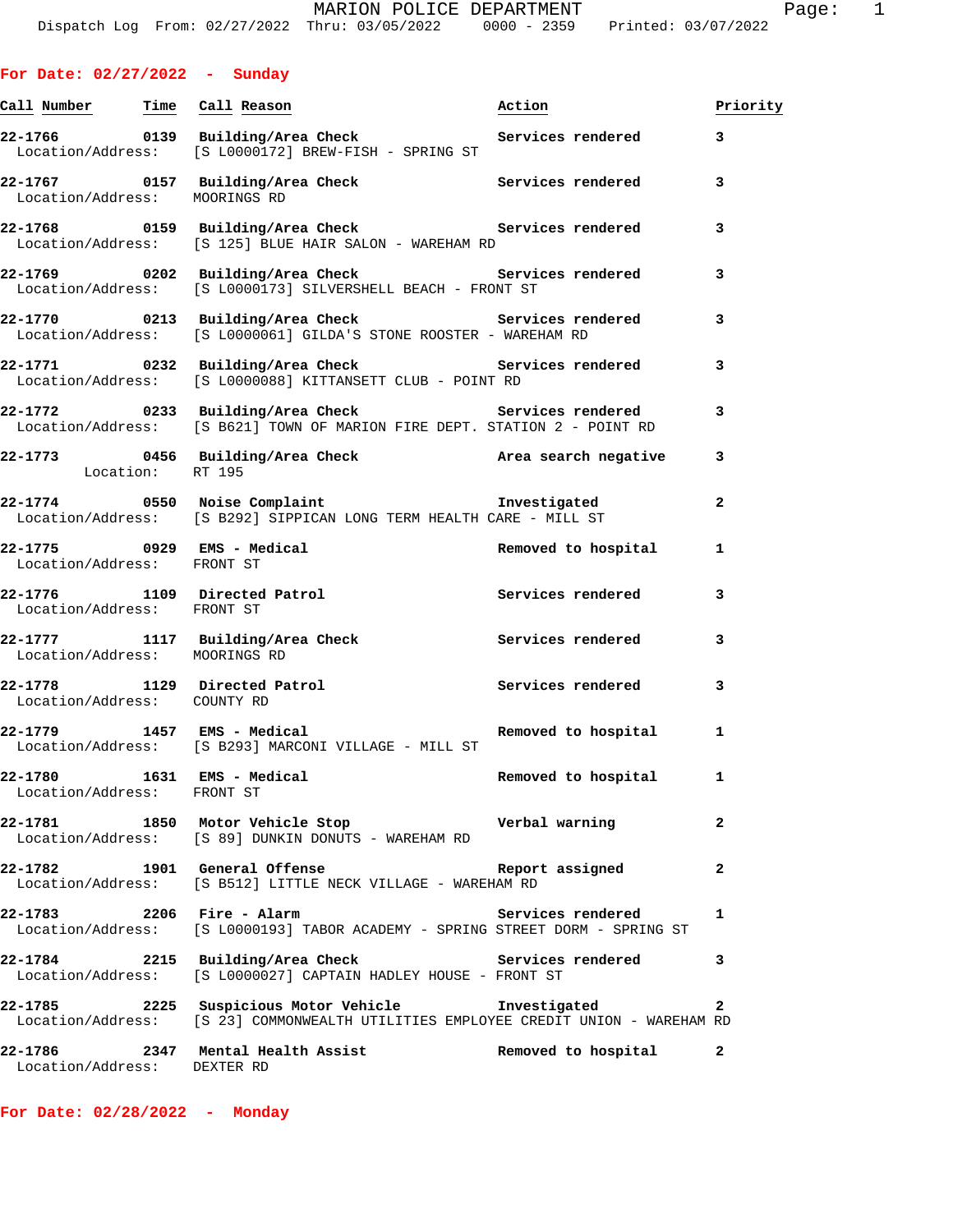|                                      | MARION POLICE DEPARTMENT<br>Dispatch Log From: 02/27/2022 Thru: 03/05/2022 0000 - 2359 Printed: 03/07/2022                                                                                                                                                                                            |                       |   | Page: $2$    |  |
|--------------------------------------|-------------------------------------------------------------------------------------------------------------------------------------------------------------------------------------------------------------------------------------------------------------------------------------------------------|-----------------------|---|--------------|--|
|                                      | 22-1787 0100 Building/Area Check 5ervices rendered 3<br>Location/Address: [S 118] MARION VILLAGE ESTATES - VILLAGE DR                                                                                                                                                                                 |                       |   |              |  |
| Location/Address: PARTRIDGE PL       | 22-1788 0105 Building/Area Check 5ervices rendered 3                                                                                                                                                                                                                                                  |                       |   |              |  |
|                                      | 22-1789 0331 Building/Area Check Services rendered 3<br>Location/Address: BENSON BROOK RD                                                                                                                                                                                                             |                       |   |              |  |
|                                      | 22-1790 0403 Building/Area Check Services rendered<br>Location/Address: [S L0000054] TOWN OF MARION EVERGREEN CEMETERY - MILL ST                                                                                                                                                                      |                       | 3 |              |  |
|                                      | 22-1791 0414 Building/Area Check Services rendered 3<br>Location/Address: [S B471] COUNTRYSIDE CHILD CARE - FRONT ST                                                                                                                                                                                  |                       |   |              |  |
|                                      |                                                                                                                                                                                                                                                                                                       |                       |   | 2            |  |
|                                      | Location/Address: [S L0000233] BUZZARDS BAY COALITION - SPRING ST                                                                                                                                                                                                                                     |                       |   |              |  |
|                                      | 22-1793 0819 General Service 3 Services rendered 3<br>Location/Address: [S B271] TOWN OF MARION POLICE DEPARTMENT - MILL ST                                                                                                                                                                           |                       |   |              |  |
| Location/Address: PLEASANT ST        | 22-1794 0829 EMS - Medical No service necessary 1                                                                                                                                                                                                                                                     |                       |   |              |  |
| Location/Address: MILL ST + WELLS RD | 22-1795 1001 Directed Patrol 1001 1nvestigated                                                                                                                                                                                                                                                        |                       | 3 |              |  |
|                                      | 22-1796 1009 Paper Service Service Services rendered<br>Location/Address: [S3] 4TH DIST COURT - CRANBERRY HWY                                                                                                                                                                                         |                       | 3 |              |  |
|                                      | 22-1797 1033 Building/Area Check Services rendered Location: WINGS COVE                                                                                                                                                                                                                               |                       | 3 |              |  |
| Location/Address: PLEASANT ST        | 22-1798 1041 EMS - Medical 1 22-1798 Removed to hospital 1                                                                                                                                                                                                                                            |                       |   |              |  |
|                                      | Investigated 1112 Building/Area Check Investigated<br>באמר המוסט המוסט המודר המודרי המודר המודר המודר המודר המודר המודר המודר המודר המודר המודר המודר המודר המודר ה<br>המודר המודר המודר המודר המודר המודר המודר המודר המודר המודר<br>Location/Address: [S L0000221] WASHBURN PARK - WASHBURN PARK RD |                       | 3 |              |  |
|                                      | 22-1800 1118 General Service 3 Services rendered<br>Location/Address: [S B392] SIPPICAN SCHOOL - SPRING ST                                                                                                                                                                                            |                       | 3 |              |  |
|                                      | 22-1801 1120 Building/Area Check 5 Investigated<br>Location/Address: [S L0000151] OLD LANDING WHARF - FRONT ST                                                                                                                                                                                        |                       | 3 |              |  |
|                                      | 22-1802 1125 EMS - Mutual Aid Contract Services rendered<br>Location/Address: [S1] ORR HIGH SCHOOL - MARION RD                                                                                                                                                                                        |                       | 1 |              |  |
|                                      | 22-1803 1322 Officer Wanted<br>Location/Address: [S B512] LITTLE NECK VILLAGE - WAREHAM RD                                                                                                                                                                                                            | Investigated 2        |   |              |  |
|                                      | 22-1804 1436 911 Call - Accidental               Accidental/defective alarm                                                                                                                                                                                                                           |                       |   | $\mathbf{2}$ |  |
|                                      | Location/Address: [S B292] SIPPICAN LONG TERM HEALTH CARE - MILL ST                                                                                                                                                                                                                                   |                       |   |              |  |
| 22-1805 1510 D.M.V.                  | Location/Address: MILL ST + ROCKY KNOOK LN                                                                                                                                                                                                                                                            | Services rendered     | 3 |              |  |
|                                      | 22-1806 1531 9-1-1 Call - Abandoned Mccidental/defective alarm                                                                                                                                                                                                                                        |                       |   | $\mathbf{2}$ |  |
|                                      | Location/Address: [S B292] SIPPICAN LONG TERM HEALTH CARE - MILL ST                                                                                                                                                                                                                                   |                       |   |              |  |
|                                      | 22-1807 1623 Building/Area Check Services rendered<br>Location/Address: [S L0000173] SILVERSHELL BEACH - FRONT ST                                                                                                                                                                                     |                       | 3 |              |  |
| Location/Address: MAIN ST            | 22-1808 1655 EMS - Medical                                                                                                                                                                                                                                                                            | Removed to hospital 1 |   |              |  |
| Location/Address: COTTAGE LN         | 22-1809 1718 Building/Area Check 1997 Services rendered                                                                                                                                                                                                                                               |                       | 3 |              |  |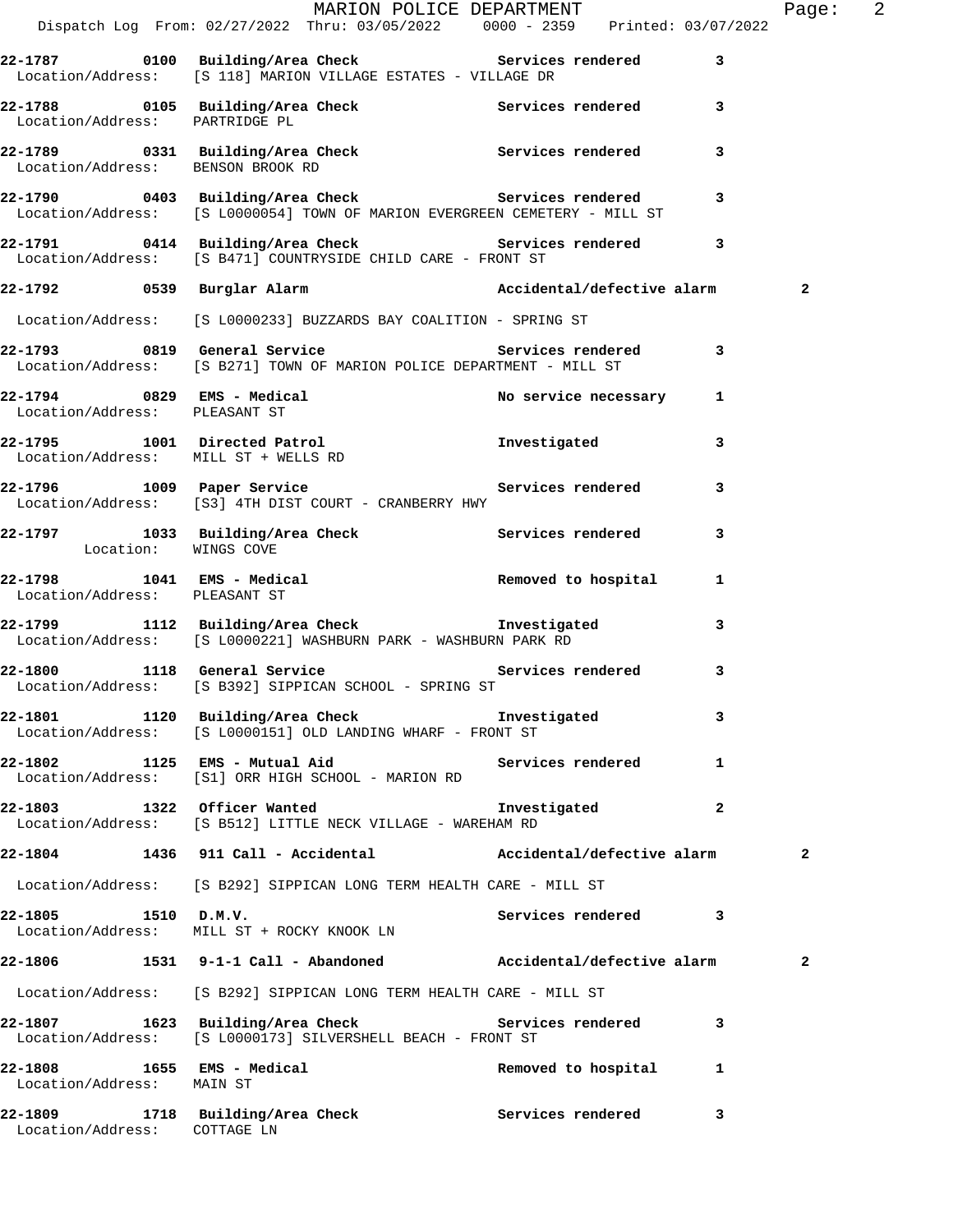|                                                                                                                            | MARION POLICE DEPARTMENT<br>Dispatch Log From: 02/27/2022 Thru: 03/05/2022 0000 - 2359 Printed: 03/07/2022 |                      |   | Page: 3 |  |
|----------------------------------------------------------------------------------------------------------------------------|------------------------------------------------------------------------------------------------------------|----------------------|---|---------|--|
| 22-1810 1758 Building/Area Check Services rendered 3<br>Location/Address: GREEN ST                                         |                                                                                                            |                      |   |         |  |
| 22-1811 1804 Building/Area Check 1997 Services rendered<br>Location/Address: EDGEWATER LN                                  |                                                                                                            |                      | 3 |         |  |
| 22-1812 1821 Motor Vehicle Stop Nerbal warning 2<br>Location/Address: [S L0000170] SEAHORSE SEAFOODS - WAREHAM RD          |                                                                                                            |                      |   |         |  |
| 22-1813 1843 Fire - Alarm Necidental/defective alarm                                                                       |                                                                                                            |                      |   | 1       |  |
| Location/Address: [S L0000091] TABOR ACADEMY - KNOWLTON HOUSE - FRONT ST                                                   |                                                                                                            |                      |   |         |  |
| 22-1814 1931 Building/Area Check Services rendered 3<br>Location/Address: [S B392] SIPPICAN SCHOOL - SPRING ST             |                                                                                                            |                      |   |         |  |
| 22-1815   1946   Motor Vehicle Stop   Verbal warning<br>Location/Address: EAST OF EXIT 35 - ROUTE 195 EAST                 |                                                                                                            |                      | 2 |         |  |
| $22 - 1816$ 2001 D.M.V.<br>Location/Address: SPRING ST + RYDERS LN                                                         | Services rendered 3                                                                                        |                      |   |         |  |
|                                                                                                                            |                                                                                                            |                      | 3 |         |  |
| 22-1819 2130 General Service 20 Services rendered<br>Location/Address: FRONT ST + WASHBURN PARK RD                         |                                                                                                            |                      | 3 |         |  |
| 22-1820 2146 Building/Area Check 5 Services rendered 3<br>Location/Address: [S L0000001] A & J BOAT CORP. - POINT RD       |                                                                                                            |                      |   |         |  |
| 22-1821 2245 Building/Area Check Services rendered<br>Location/Address: [S L0000074] HILLER DODGE - MILL ST                |                                                                                                            |                      | 3 |         |  |
| For Date: $03/01/2022 - Tuesday$                                                                                           |                                                                                                            |                      |   |         |  |
| 22-1822 0024 Building/Area Check Services rendered<br>Location/Address: [S L0000216] CHILDRENS ACADEMY - COUNTY RD         |                                                                                                            |                      | 3 |         |  |
| 22-1823 0036 Building/Area Check 5ervices rendered 3                                                                       | Location/Address: [S 125] BLUE HAIR SALON - WAREHAM RD                                                     |                      |   |         |  |
| 22-1824 0038 Building/Area Check Services rendered<br>Location/Address: [S 81] DEPINA LANDING - RIVER RD                   |                                                                                                            |                      | 3 |         |  |
| 22-1825 0048 Building/Area Check 5ervices rendered<br>Location/Address: INDIAN COVE RD                                     |                                                                                                            |                      | 3 |         |  |
| Location/Address: [S L0000027] CAPTAIN HADLEY HOUSE - FRONT ST                                                             |                                                                                                            |                      | 3 |         |  |
| 22-1827 0147 Building/Area Check<br>Location/Address: LADY SLIPPER LN                                                      |                                                                                                            | Services rendered    | 3 |         |  |
| 22-1828 0217 Building/Area Check Services rendered<br>Location/Address: [S 131] FIELDSTONE FARM MARKET - MILL ST           |                                                                                                            |                      | 3 |         |  |
| 22-1829 0228 Building/Area Check<br>Location/Address: CONVERSE RD                                                          |                                                                                                            | Area search negative | 3 |         |  |
| Location/Address: OLDE KNOLL RD                                                                                            |                                                                                                            |                      | 3 |         |  |
| 22-1831 0446 Building/Area Check 5ervices rendered<br>Location/Address: [S L0000082] ISLAND WHARF MARINE - ISLAND WHARF RD |                                                                                                            |                      | 3 |         |  |
| 22-1832 0705 EMS - Medical<br>Location/Address: [S KB9] HASTINGS RD                                                        |                                                                                                            | Removed to hospital  | 1 |         |  |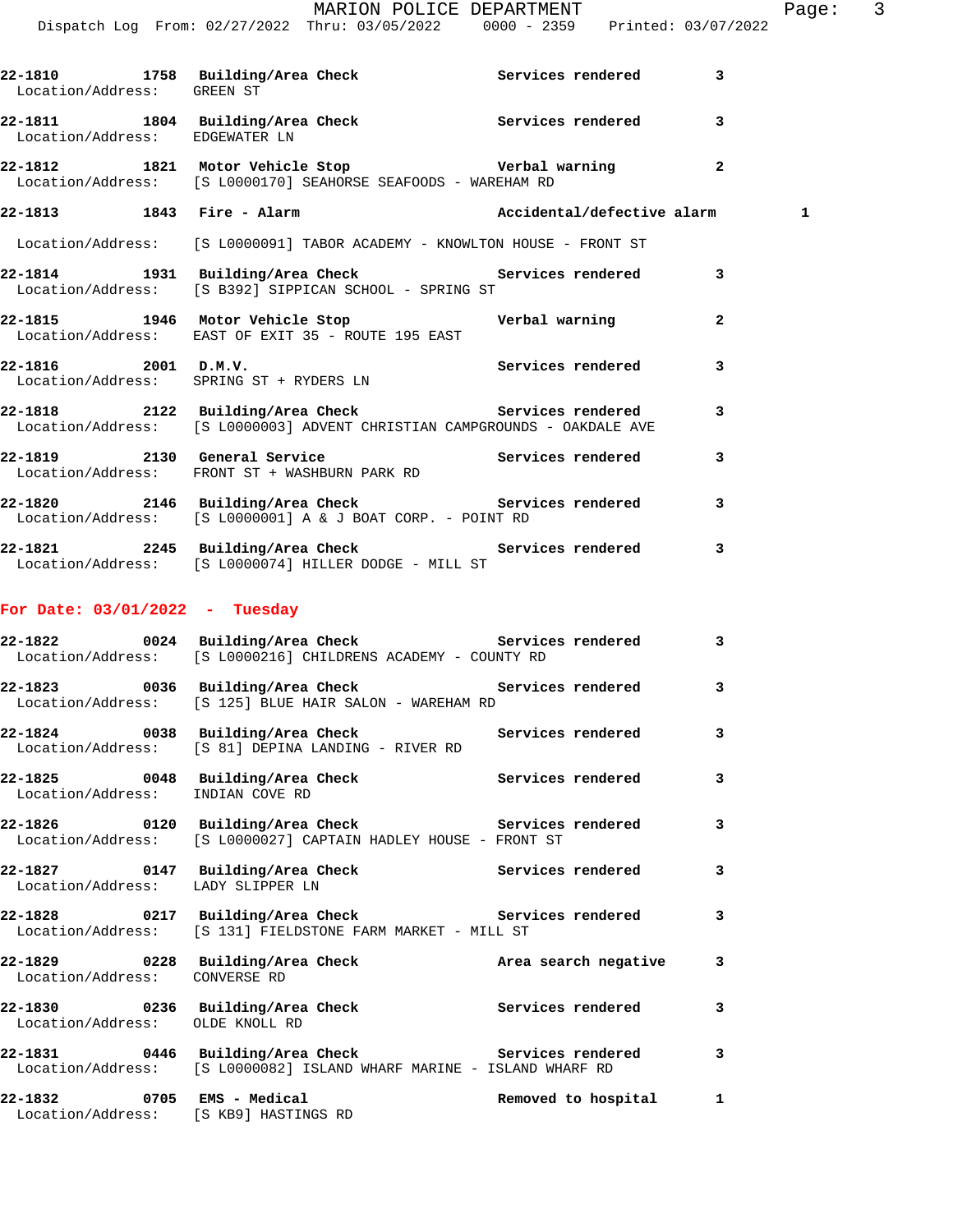**22-1833 0726 MVC - Property Report assigned 2** 

**22-1834 0952 EMS - Medical Removed to hospital 1** 

Location/Address: [S B512] LITTLE NECK VILLAGE - WAREHAM RD

Location/Address: POINT RD

| Location/Address: BOGS - POINT RD    | 22-1835 0954 Directed Patrol Services rendered 3                                                                                           |                     |                          |
|--------------------------------------|--------------------------------------------------------------------------------------------------------------------------------------------|---------------------|--------------------------|
|                                      | 22-1836 1015 Building/Area Check Investigated<br>Location/Address: [S L0000040] CUMBERLAND FARMS (SOUTH) - WAREHAM RD                      |                     | $\overline{\phantom{a}}$ |
|                                      | 22-1837 1024 Officer Wanted and Report assigned<br>Location/Address: [S B512] LITTLE NECK VILLAGE - WAREHAM RD                             |                     | $\mathbf{2}$             |
|                                      | 22-1838 1051 General Service <b>120 Services</b> rendered 3<br>Location/Address: [S B392] SIPPICAN SCHOOL - SPRING ST                      |                     |                          |
| Location/Address: OAKDALE AVE        | 22-1839 1149 Shellfishing Violation 1991 Citation issued                                                                                   |                     | 3                        |
| Location/Address: COUNTY RD          | 22-1840 1703 Directed Patrol 1988 1997 Services rendered 13                                                                                |                     |                          |
| Location/Address: FRONT ST           | 22-1841 1718 Directed Patrol Services rendered 3                                                                                           |                     |                          |
|                                      | 22-1842 2005 Building/Area Check 2007 Services rendered 3<br>Location/Address: [S L0000082] ISLAND WHARF MARINE - ISLAND WHARF RD          |                     |                          |
|                                      | 22-1843 2006 Building/Area Check 20 Services rendered 3<br>Location/Address: [S L0000173] SILVERSHELL BEACH - FRONT ST                     |                     |                          |
| Location/Address: BRIGG'S TER        | 22-1844 2013 Building/Area Check 2017 Services rendered                                                                                    |                     | 3                        |
|                                      | 22-1845 2017 Building/Area Check 2017 Services rendered<br>Location/Address: [S 36] EAST OVER RESERVATION - COUNTY RD                      |                     |                          |
| Location/Address: WAREHAM RD         | 22-1846 2054 Motor Vehicle Stop Norrest                                                                                                    |                     | $\mathbf{2}$             |
|                                      | Location/Address: [S B292] SIPPICAN LONG TERM HEALTH CARE - MILL ST                                                                        |                     |                          |
| For Date: $03/02/2022 -$ Wednesday   |                                                                                                                                            |                     |                          |
|                                      | 22-1848       0015  Directed Patrol             Services rendered      3<br>Location/Address: [S 82] MARION COMPUTER STORE - WAREHAM RD    |                     |                          |
| 22-1849 0044 Directed Patrol         | Location/Address: MATTAPOISETT TOWN LINE - MILL ST                                                                                         | Services rendered   | 3                        |
| Location/Address: RIVER RD           | 22-1850 0058 Building/Area Check                                                                                                           | Services rendered   | 3                        |
|                                      | Location/Address: [S L0000172] BREW-FISH - SPRING ST                                                                                       |                     | 3                        |
| Location/Address: FRONT ST           |                                                                                                                                            | Investigated        | 2                        |
|                                      | 22-1853       0357  Building/Area Check          Services rendered<br>Location/Address: [S L0000040] CUMBERLAND FARMS (SOUTH) - WAREHAM RD |                     | 3                        |
| Location/Address: PUMPING STATION RD | 22-1854 0404 Building/Area Check                                                                                                           | Services rendered 3 |                          |
|                                      | 22-1855 0413 Building/Area Check Services rendered<br>Location/Address: [S B395] TOWN OF MARION TOWN HALL - SPRING ST                      |                     | $\overline{\phantom{a}}$ |
|                                      |                                                                                                                                            |                     |                          |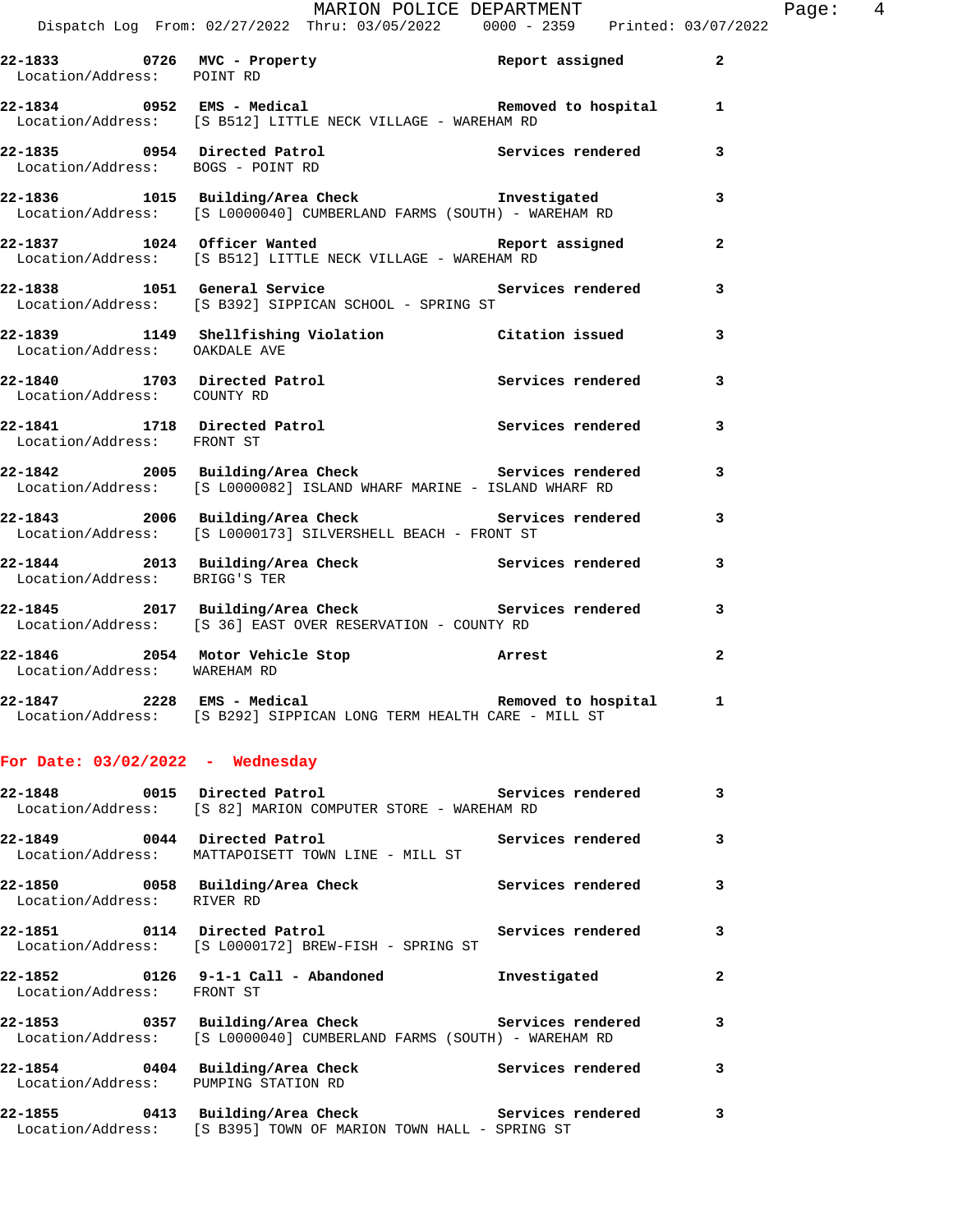|                                                             | MARION POLICE DEPARTMENT<br>Dispatch Log From: 02/27/2022 Thru: 03/05/2022 0000 - 2359 Printed: 03/07/2022                                    |                   |              | Page: 5 |
|-------------------------------------------------------------|-----------------------------------------------------------------------------------------------------------------------------------------------|-------------------|--------------|---------|
|                                                             | 22-1856 0415 Building/Area Check Services rendered 3<br>Location/Address: [S L0000123] TOWN OF MARION HARBORMASTER'S OFFICE - ISLAND WHARF RD |                   |              |         |
|                                                             | 22-1857 0416 Building/Area Check 5ervices rendered 3<br>Location/Address: [S L0000010] BARDEN'S BOAT YARD - ISLAND WHARF RD                   |                   |              |         |
|                                                             | 22-1858 0824 Fire - Alarm National/defective alarm 1                                                                                          |                   |              |         |
| Location/Address: POINT RD                                  |                                                                                                                                               |                   |              |         |
|                                                             | 22-1859 		 0900 MVC - Property 		 Report assigned 2<br>Location/Address: OFF RAMP TO 105 - ROUTE 195 EAST                                     |                   |              |         |
|                                                             | 22-1860 0918 Fire - Alarm Necidental/defective alarm 1                                                                                        |                   |              |         |
|                                                             | Location/Address: [S L0000025] TABOR ACADEMY - BUSHNELL HOUSE - FRONT ST                                                                      |                   |              |         |
| Location/Address: COUNTY RD                                 | 22-1861 0923 Directed Patrol 22-1861 Services rendered 3                                                                                      |                   |              |         |
| Location/Address: WAREHAM RD                                | 22-1862 1021 Health/Welfare Services rendered                                                                                                 |                   | 3            |         |
|                                                             | 22-1863 1049 General Service 22-1863 Services rendered 3<br>Location/Address: [S B392] SIPPICAN SCHOOL - SPRING ST                            |                   |              |         |
|                                                             | 22-1864 1130 General Service 22-1864 Services rendered<br>Location/Address: [S B271] TOWN OF MARION POLICE DEPARTMENT - MILL ST               |                   | 3            |         |
|                                                             | 22-1865 1130 ACO - Wildlife Services No service necessary 3<br>Location/Address: AREA - PLANTING ISLAND RD                                    |                   |              |         |
|                                                             | 22-1866 1341 EMS - Medical 1997 1 Returned to home/family<br>Location/Address: [S L0000218] TOWN OF MARION COMMUNITY CENTER - MILL ST         |                   |              |         |
| Location/Address: POINT RD                                  | 22-1867 1424 EMS - Medical 1 1 Removed to hospital 1                                                                                          |                   |              |         |
| Location/Address: MILL ST                                   | 22-1868 1429 Motor Vehicle Stop Nerbal warning                                                                                                |                   | 2            |         |
|                                                             | 22-1869 1453 Building/Area Check 1nvestigated<br>Location/Address: [S 118] MARION VILLAGE ESTATES - VILLAGE DR                                |                   | 3            |         |
|                                                             | 22-1870 1458 Building/Area Check Investigated<br>Location/Address: [S L0000221] WASHBURN PARK - WASHBURN PARK RD                              |                   | 3            |         |
|                                                             | 22-1871 1521 Building/Area Check Threstigated<br>Location/Address: [S L0000128] MARION SOCIAL CLUB - PUMPING STATION RD                       |                   | 3            |         |
| 22-1872 1635 Directed Patrol<br>Location/Address: FRONT ST  |                                                                                                                                               | Services rendered | 3            |         |
| Location/Address: WAREHAM RD                                | 22-1873 1732 Motor Vehicle Stop                                                                                                               | Verbal warning    | $\mathbf{2}$ |         |
| 22-1874 1758 Directed Patrol<br>Location/Address: COUNTY RD |                                                                                                                                               | Services rendered | 3            |         |
| Location/Address: WAREHAM RD                                | 22-1875 1827 Motor Vehicle Stop Nerbal warning                                                                                                |                   | $\mathbf{2}$ |         |
|                                                             | 22-1876 1933 Building/Area Check Services rendered<br>Location/Address: [S L0000082] ISLAND WHARF MARINE - ISLAND WHARF RD                    |                   | 3            |         |
| Location/Address: ROUTE 195 WEST                            | 22-1877 2052 Motor Vehicle Stop Nerbal warning                                                                                                |                   | 2            |         |
| Location/Address: FRONT ST                                  |                                                                                                                                               |                   | 2            |         |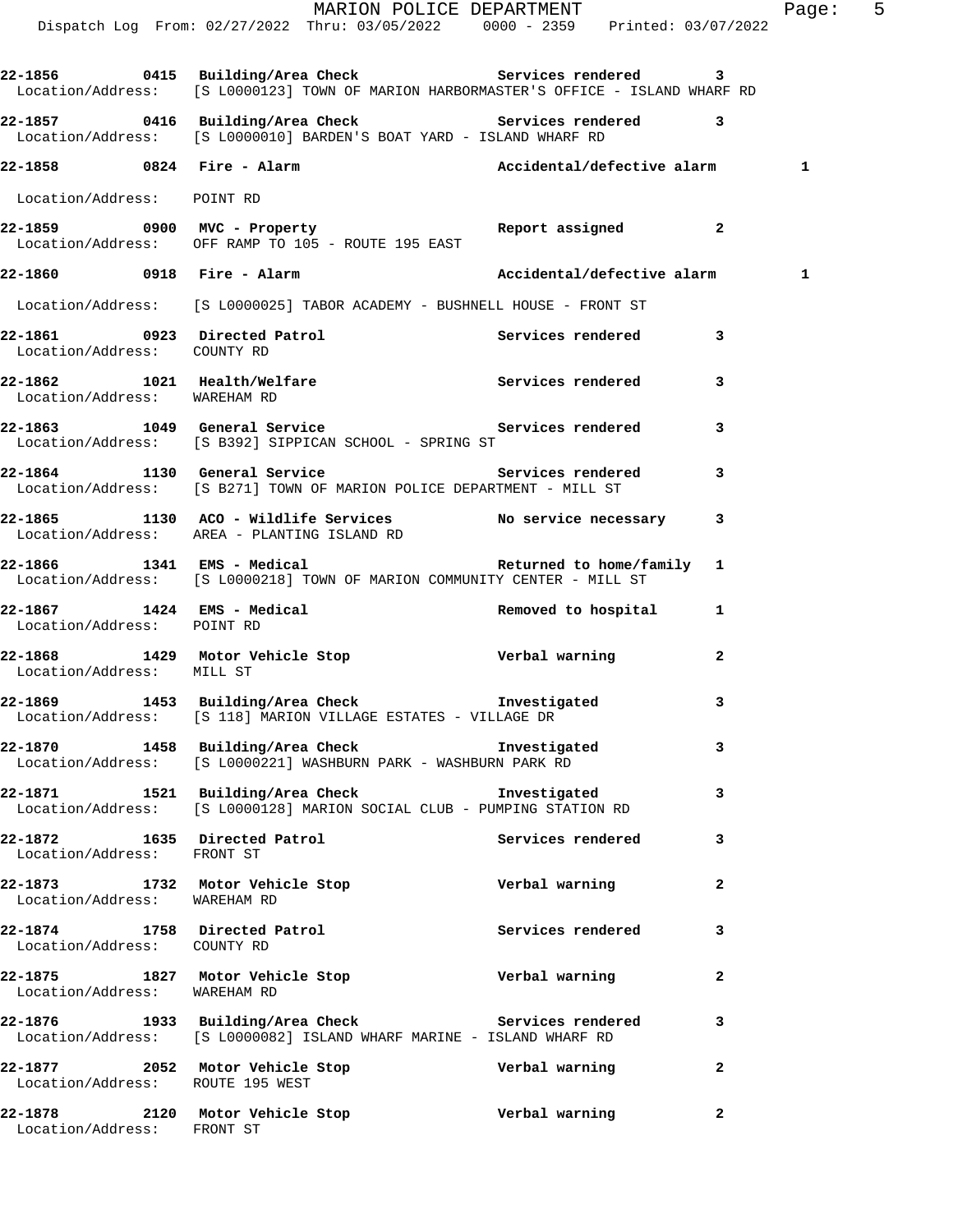## **For Date: 03/03/2022 - Thursday**

|                                                              | 22-1880 0232 Building/Area Check Services rendered<br>Location/Address: [S L0000040] CUMBERLAND FARMS (SOUTH) - WAREHAM RD        |                             | 3            |
|--------------------------------------------------------------|-----------------------------------------------------------------------------------------------------------------------------------|-----------------------------|--------------|
|                                                              | 22-1881 0234 Building/Area Check<br>Location/Address: [S 57] EASTERN BANK - FRONT ST                                              | Services rendered           | 3            |
| Location/Address: DELANO RD                                  | 22-1882 		 0236 Building/Area Check 		 Services rendered                                                                          |                             | 3            |
| Location/Address: VILLAGE DR                                 | 22-1883 0251 Building/Area Check                                                                                                  | Services rendered           | 3            |
| Location/Address: FIELD STONE LN                             | 22-1884 		 0254 Building/Area Check 		 Services rendered                                                                          |                             | 3            |
|                                                              | 22-1885 0451 Building/Area Check Services rendered<br>Location/Address: [S L0000088] KITTANSETT CLUB - POINT RD                   |                             | 3            |
|                                                              | 22-1886 		 0517 Building/Area Check 		 Services rendered<br>Location/Address: [S L0000172] BREW-FISH - SPRING ST                  |                             | 3            |
|                                                              | Location/Address: [S L0000074] HILLER DODGE - MILL ST                                                                             |                             | 3            |
|                                                              | Location/Address: [S L0000082] ISLAND WHARF MARINE - ISLAND WHARF RD                                                              |                             | 3            |
| 22-1889 0649 EMS - Medical<br>Location/Address: DELANO RD    |                                                                                                                                   | Removed to hospital         | 1            |
|                                                              | 22-1890 0724 Building/Area Check 6 Services rendered 3<br>Location/Address: [S L0000173] SILVERSHELL BEACH - FRONT ST             |                             |              |
| 22-1891 1219 Road Hazard                                     | Location/Address: HILL ST + GREEN ST                                                                                              | Referred to other agency 3  |              |
|                                                              | 22-1892 1357 Directed Patrol<br>Location/Address: MILL ST + OLD INDIAN TRL                                                        | Services rendered           | 3            |
| 22-1893 1405 Motor Vehicle Stop<br>Location/Address: MILL ST |                                                                                                                                   | Citation issued             | $\mathbf{2}$ |
|                                                              | 22-1894 1411 Motor Vehicle Stop Nritten warning issued 2<br>Location/Address: [S B271] TOWN OF MARION POLICE DEPARTMENT - MILL ST |                             |              |
|                                                              | Location/Address: [S B271] TOWN OF MARION POLICE DEPARTMENT - MILL ST                                                             |                             | $\mathbf{3}$ |
|                                                              | 22-1896 1448 Directed Patrol<br>Location/Address: [S B392] SIPPICAN SCHOOL - SPRING ST                                            | Services rendered 3         |              |
| 22-1897 1529 Paper Service<br>Location/Address: ICHABOD LN   |                                                                                                                                   | Message/summons delivered 3 |              |
|                                                              | 22-1898 1632 Motor Vehicle Stop<br>Location/Address: FRONT ST + PUMPING STATION RD                                                | Written warning issued      | 2            |
| 22-1899 1832 General Service                                 | Location/Address: [S B271] TOWN OF MARION POLICE DEPARTMENT - MILL ST                                                             | Services rendered           | 3            |
|                                                              | 22-1900 2137 Building/Area Check Services rendered<br>Location/Address: [S L0000027] CAPTAIN HADLEY HOUSE - FRONT ST              |                             | 3            |
| 22-1901 2153 Building/Area Check                             |                                                                                                                                   | Services rendered           | 3            |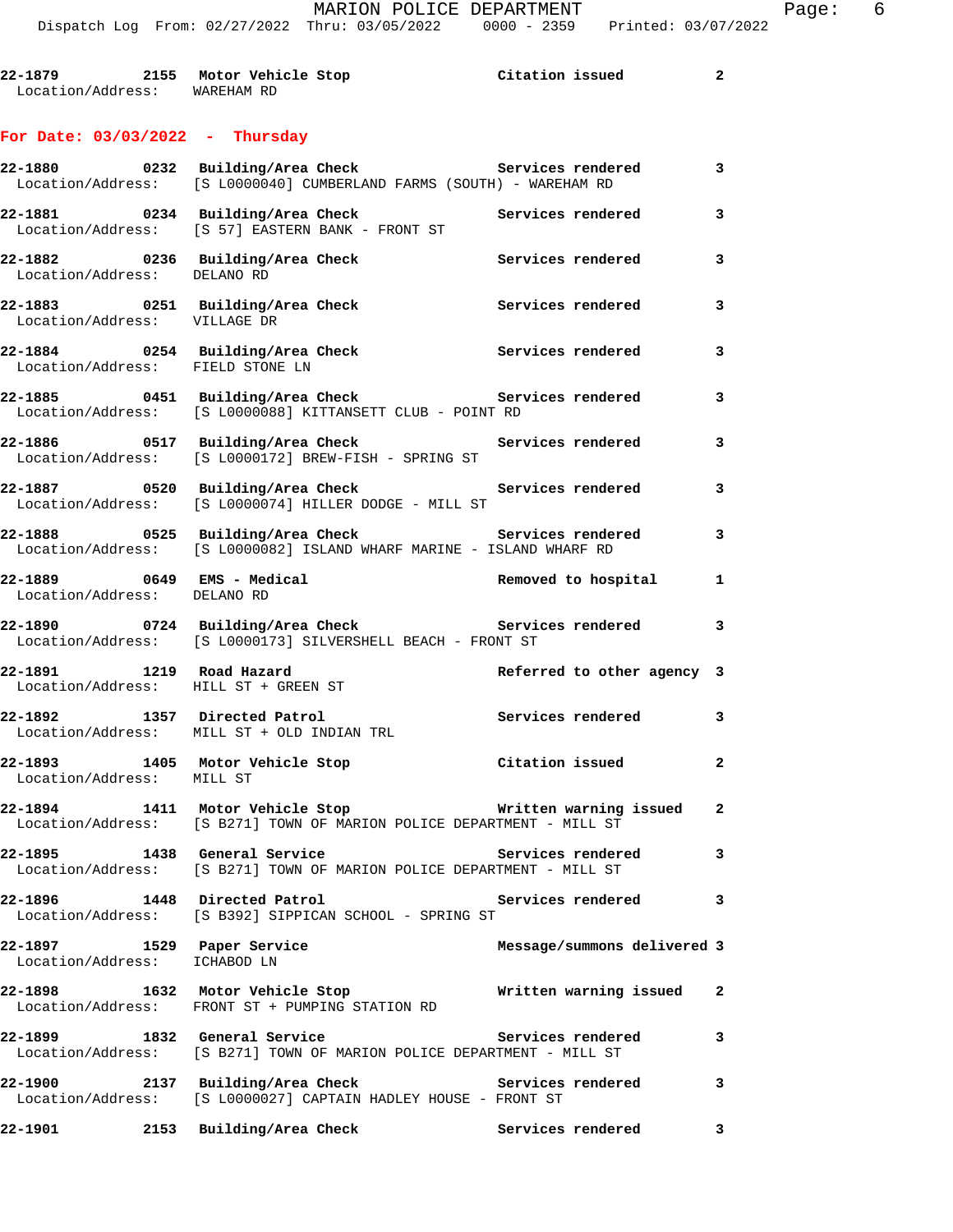|                                      | Dispatch Log From: 02/27/2022 Thru: 03/05/2022 0000 - 2359 Printed: 03/07/2022                                                                           | MARION POLICE DEPARTMENT | $\overline{7}$<br>Page: |
|--------------------------------------|----------------------------------------------------------------------------------------------------------------------------------------------------------|--------------------------|-------------------------|
|                                      | Location/Address: [S L0000123] TOWN OF MARION HARBORMASTER'S OFFICETOWN CENT - ISLAND WHARF RD                                                           |                          |                         |
| Location/Address: HILL ST + GREEN ST | 22-1902 2232 Suspicious Motor Vehicle Chronic Investigated 2                                                                                             |                          |                         |
| For Date: $03/04/2022 -$ Friday      |                                                                                                                                                          |                          |                         |
|                                      | 22-1903 0048 Building/Area Check 5ervices rendered 3<br>Location/Address: [S L0000088] KITTANSETT CLUB - POINT RD                                        |                          |                         |
|                                      | 22-1904 0052 Building/Area Check 5ervices rendered 3<br>Location/Address: [S L0000155] PLANTING ISLAND CAUSEWAY - PLANTING ISLAND RD                     |                          |                         |
|                                      | 22-1905 0057 Building/Area Check <b>Services</b> rendered 3<br>Location/Address: [S L0000173] SILVERSHELL BEACH - FRONT ST                               |                          |                         |
|                                      | 22-1906      0103 Building/Area Check         Services rendered     3<br>Location/Address: [S L0000230] TOWN OF MARION WING'S COVE BOAT RAMP - DELANO RD |                          |                         |
| Location/Address: DELANO RD          | 22-1907 0104 Directed Patrol                                                                                                                             | Services rendered 3      |                         |
|                                      | 22-1908 0123 Building/Area Check Services rendered 3<br>Location/Address: SPINNAKER LN                                                                   |                          |                         |
|                                      | 22-1909 0207 Building/Area Check <b>Services</b> rendered 3<br>Location/Address: [S 80] CUMBERLAND FARMS (NORTH) - WAREHAM RD                            |                          |                         |
| Location/Address: MOORINGS RD        | 22-1910 0210 Building/Area Check <b>Services</b> rendered 3                                                                                              |                          |                         |
|                                      | 22-1911 0228 Building/Area Check Services rendered<br>Location/Address: [S L0000082] ISLAND WHARF MARINE - ISLAND WHARF RD                               |                          | $\mathbf{3}$            |
|                                      | 22-1912 		 0251 Building/Area Check 		 Services rendered 3<br>Location/Address: [S L0000225] WELL'S SERVICE STATION - WAREHAM RD                         |                          |                         |
|                                      | 22-1913 0416 Building/Area Check 6 Services rendered 3<br>Location/Address: [S L0000172] BREW-FISH - SPRING ST                                           |                          |                         |
|                                      | 22-1914 0626 Directed Patrol 22-1914 Services rendered 3<br>Location/Address: CONVERSE RD + LEWIS ST                                                     |                          |                         |
| Location/Address: MILL ST            | 22-1915 0713 Motor Vehicle Stop <b>1988 Community</b> Verbal warning 2                                                                                   |                          |                         |
| Location/Address: ICHABOD LN         | 22-1916 1843 Follow Up Investigation 1915 Services rendered 13                                                                                           |                          |                         |
| 22-1917 0852 Fraud                   | Location/Address: [S 175] GERTRUDE HEINEKEN - DELANO RD                                                                                                  | Investigated             | $\mathbf{3}$            |
|                                      | 22-1918      0915   Motor Vehicle Stop             Verbal warning<br>Location/Address:   AT MARION EXIT - ROUTE 195 WEST                                 |                          | $\mathbf{2}$            |
| Location/Address: PINE HILL LN       | 22-1919 1057 ACO - Quarantine 1988 Services rendered 3                                                                                                   |                          |                         |
|                                      | 22-1920   1112   9-1-1   Call - Abandoned   Investigated   Investigated   Instigated   Investigated   Instigate                                          |                          | $\mathbf{2}$            |
|                                      | 22-1921 1135 Motor Vehicle Stop Nerbal warning<br>Location/Address: [S 98] OVERPASS - ROUTE 105 AT ROUTE 195 - FRONT ST                                  |                          | 2                       |
| Location/Address: ICHABOD LN         | 22-1922 1224 General Service 3 Services rendered 3                                                                                                       |                          |                         |
|                                      | 22-1923 1348 Motor Vehicle Stop Nerbal warning<br>Location/Address: [S L0000218] TOWN OF MARION COMMUNITY CENTER - MILL ST                               |                          | $\mathbf{2}$            |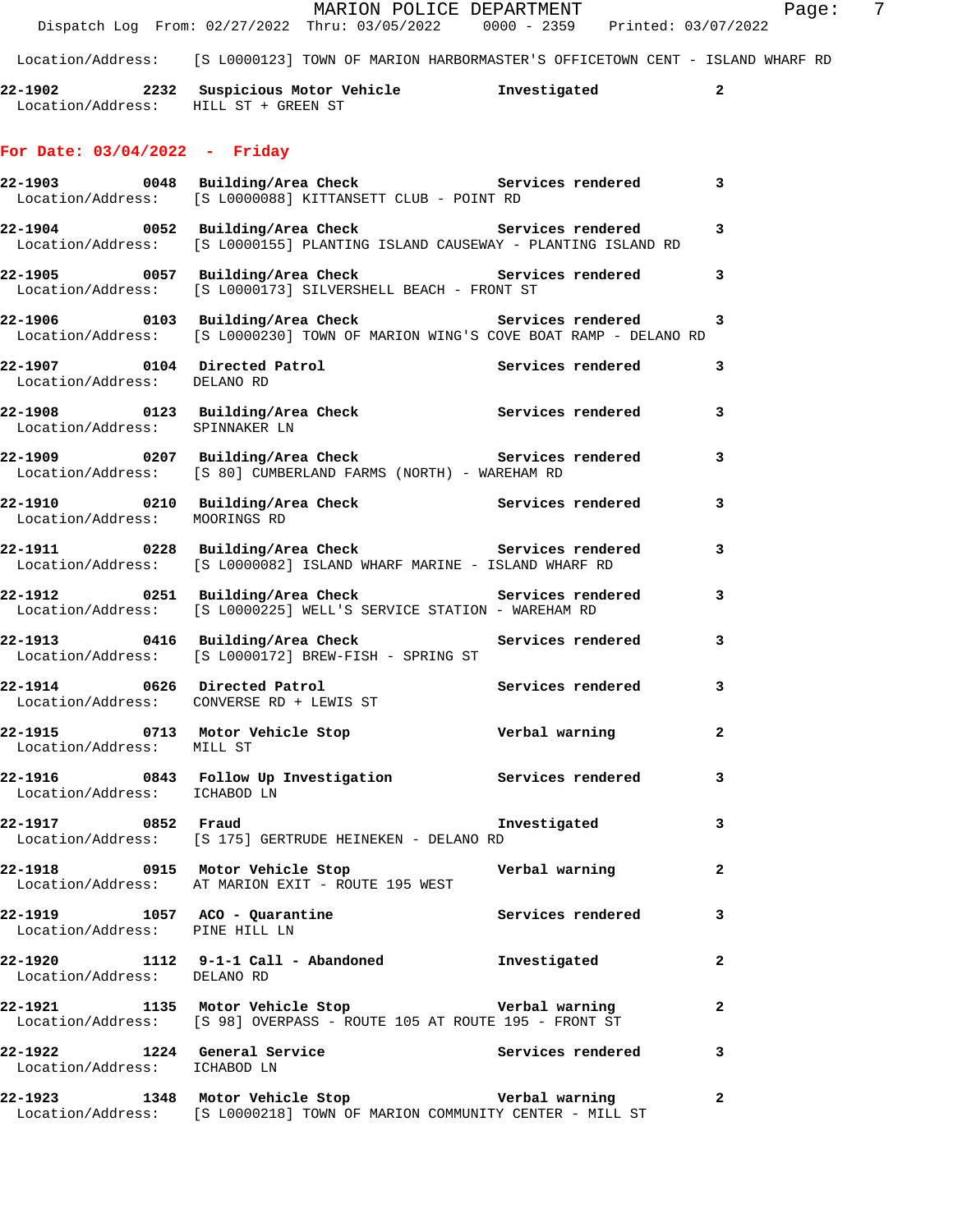| 22-1929 2014                 | 1633 Motor Vehicle Stop<br>المستحدث والمستحدث والمتحدث والمممون والمنافي والمتحاول والمستحدث والمستحدث                                                 | Verbal warning    | $\mathbf{2}$   |
|------------------------------|--------------------------------------------------------------------------------------------------------------------------------------------------------|-------------------|----------------|
|                              | 22-1928 1603 9-1-1 Call - Abandoned No service necessary<br>Location/Address: [S B292] SIPPICAN LONG TERM HEALTH CARE - MILL ST                        |                   | $\overline{a}$ |
|                              | 22-1927 1602 Found Property 1988 Services rendered<br>Location/Address: [S L0000216] CHILDRENS ACADEMY - COUNTY RD                                     |                   | 3              |
| Location/Address: RAM ISLAND | 22-1926 1427 Waterways Complaint                                                                                                                       | Services rendered | $\mathbf{2}$   |
|                              | 22-1925 1413 Motor Vehicle Stop<br>Location/Address: MILL ST + MAIN ST                                                                                 | Verbal warning    | $\mathbf{2}$   |
|                              | 22-1924 1407 Motor Vehicle Stop Notwork Written warning issued 2<br>Location/Address: [S L0000114] TOWN OF MARION DEPARTMENT OF PUBLIC WORKS - MILL ST |                   |                |
|                              | MARION POLICE DEPARTMENT<br>Dispatch Log From: 02/27/2022 Thru: 03/05/2022 0000 - 2359 Printed: 03/07/2022                                             |                   |                |
|                              |                                                                                                                                                        |                   |                |

- Location/Address: [S 203] CARL CORREIA MILL ST **22-1930 1711 Motor Vehicle Stop Written warning issued 2**  Location/Address: [S 97] BURR BROTHERS SALES - WAREHAM RD
- **22-1931 1712 General Offense Investigated 2**  Location/Address: ICHABOD LN

## **For Date: 03/05/2022 - Saturday**

|                                                                    | 22-1933 0036 Suspicious Motor Vehicle Unfounded<br>Location/Address: WAREHAM RD + FRONT ST                                      |                       | $\mathbf{2}$            |
|--------------------------------------------------------------------|---------------------------------------------------------------------------------------------------------------------------------|-----------------------|-------------------------|
| 22-1934 0048 Directed Patrol                                       | Vicinity of: TOWN LINE - MILL ST                                                                                                | Services rendered 3   |                         |
| 22-1935 0058 Directed Patrol<br>Location/Address: WASHBURN PARK RD |                                                                                                                                 | Investigated          | $\overline{3}$          |
|                                                                    | 22-1936 0250 Building/Area Check Services rendered<br>Location/Address: [S L0000173] SILVERSHELL BEACH - FRONT ST               |                       | 3                       |
| Location/Address: VILLAGE DR                                       | 22-1937 0257 Building/Area Check Services rendered                                                                              |                       | $\overline{\mathbf{3}}$ |
|                                                                    | 22-1938 		 0315 Building/Area Check 		 Services rendered<br>Location/Address: [S L0000216] CHILDRENS ACADEMY - COUNTY RD        |                       | 3                       |
|                                                                    | 22-1939       0326  Building/Area Check          Services rendered<br>Location/Address: [S L0000088] KITTANSETT CLUB - POINT RD |                       | $\overline{3}$          |
|                                                                    | Location/Address: [S L0000074] HILLER DODGE - MILL ST                                                                           |                       | 3                       |
| Location/Address: CONVERSE RD                                      | 22-1941 0340 Building/Area Check Services rendered                                                                              |                       | $\overline{3}$          |
| Location/Address: MOORINGS RD                                      | 22-1942 		 0343 Building/Area Check 		 Services rendered                                                                        |                       | 3                       |
|                                                                    | 22-1943 0358 Building/Area Check Services rendered<br>Location/Address: [S 137] TRI TOWN MOTORS - WAREHAM RD                    |                       | 3                       |
|                                                                    | 22-1944 0402 Building/Area Check Services rendered<br>Location/Address: [S 36] EAST OVER RESERVATION - COUNTY RD                |                       | $\overline{\mathbf{3}}$ |
|                                                                    | 22-1945 0416 Building/Area Check Threstigated<br>Location/Address: [S L0000027] CAPTAIN HADLEY HOUSE - FRONT ST                 |                       | 3                       |
| Location/Address: MAIN ST                                          | 22-1946 0422 Directed Patrol 3 Services rendered 3                                                                              |                       |                         |
| 22-1947 0453 EMS - Medical<br>Location/Address: MAIN ST            |                                                                                                                                 | Removed to hospital 1 |                         |